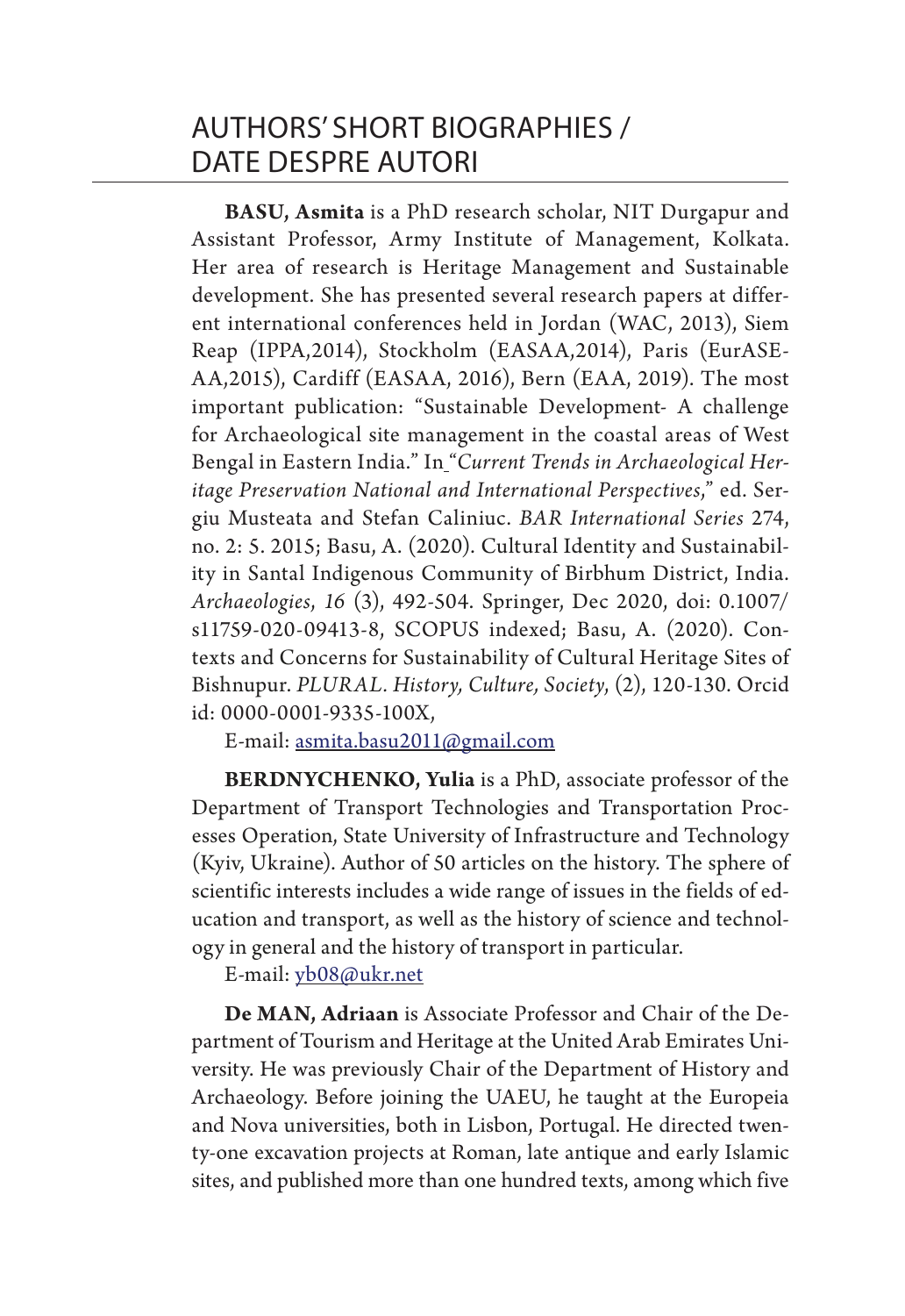books. He is a panel member for funding agencies in Belgium, the USA, the Netherlands, Croatia, Lithuania and Portugal, and was a visiting lecturer at the universities of Bordeaux and Leiden. He is a member of the Asian Academy for Heritage Management and ICO-MOS, an expert member of the ICAHM-International Committee on Archaeological Heritage Management, and a former board member of the Professional Association of Archaeologists.

E-mail: adriaandeman@uaeu.ac.ae

**DE, Anupam,** PhD, Chartered Accountant (ICAI) and an Associate Professor in the Department of Management Studies, NIT Durgapur. His research interests are Business, Finance. Some important Publications: "Identification of the internal reasons of public sector bank fraud in India by using confirmatory factor analysis". *International Journal of Economics and Business Research,* Volume 20, 2020, Pages 442-466, DOI:10.1504/IJEBR.2020.111104; Bhattacharjee, N., & De, A. (2019). A Perspective on Promoter Ownership and Market Reaction to Corporate News: Evidence from India. *Iranian Economic Review*, *23*(4), 839-859.

E-mail: anupam.de@dms.nitdgp.ac.in; anupamde.ca@gmail.com

**JOVANOVIĆ, Srđan M.** is an interdisciplinary historian and political scientist, living and working in Tianjin, China, as an Associate Professor at the College of History, Nankai University. Before moving to China, he taught and/or research at Lund University (Sweden), the Polish Academy of Sciences' Institute for Advanced Study (Poland), Palacky University Olomouc (Czech Republic), University of Košice (Slovakia), New Europe College (Romania), and Istanbul Sehir University (Turkey). He is the author of several research articles and several books, as well as the holder of numerous fellowships on an international level. He speaks English, Serbo-Croatian, Czech, and Swedish, with working knowledge of Russian, German, Polish, Slovak, Italian, and Mandarin.

E-mail: smjovanovic@nankai.edu.cn

**LIPAI, Tatyana** is a professor at the Minsk City Institute for Development of Education, is an expert in the field of Social stigma. The main directions of scientific activity: methodology of social cognition, theoretical foundations of the humanities, social forecasting, sociology of management, socio-cultural communica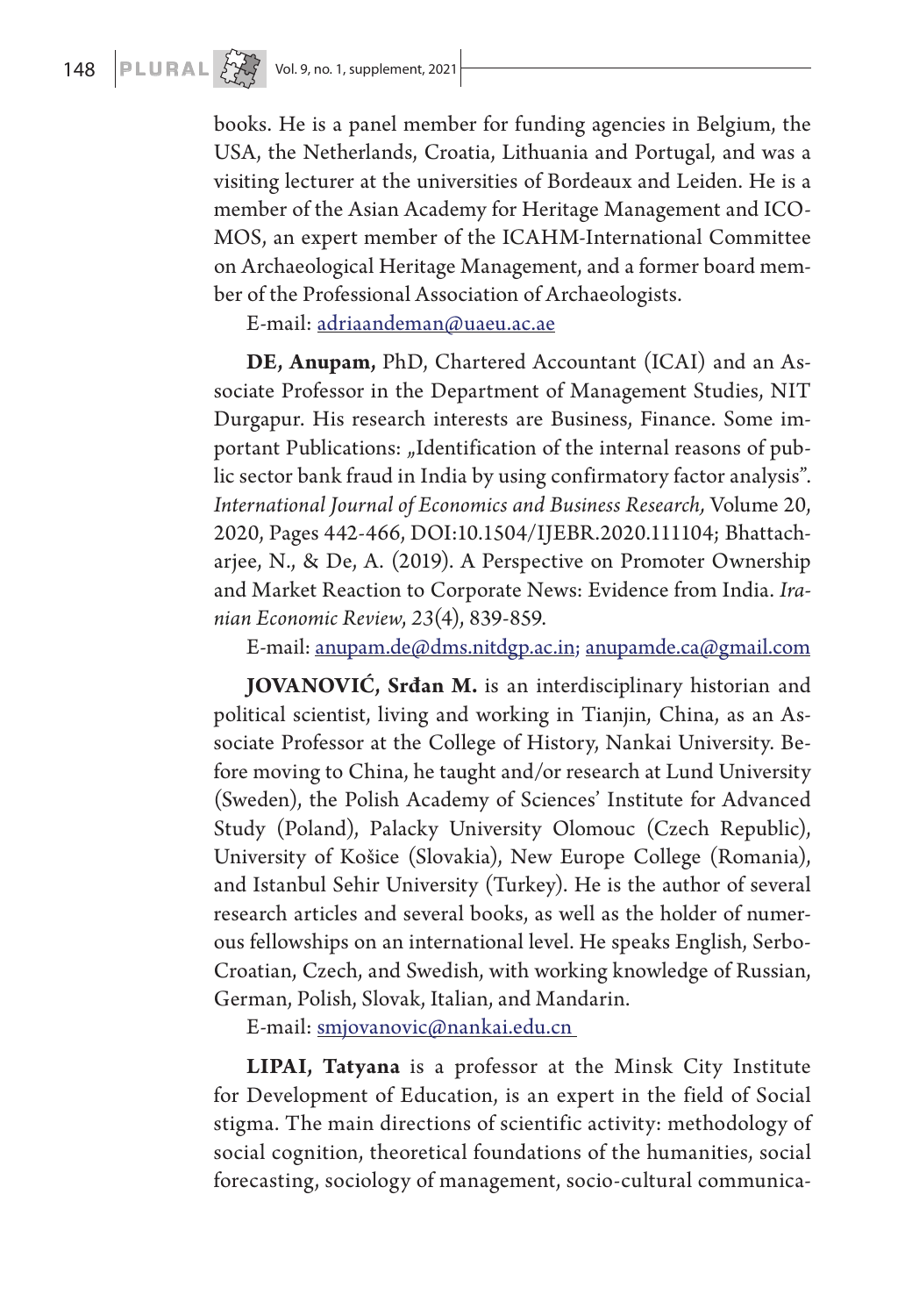tion. As a result of her academic activities, she has a list of published with more than 250 academic articles and books. Among the most important publications are the following: "Social stigmatization" (2008), "Sociological approach to the study of polylingualism" (Ukraine, 2012), "Multilingual Education in Russia" (Republic of Costa Rica, 2012), "Social space and time as a condition for posing and solving socio-cultural problems "(2013)," Youth Employment Trends in Post-Soviet Countries "(Poland, 2014), "The culture sharing between India and Central Asia: A study of the Exchange of Scholars and Poets (India, 2014), "Domestic Violence in Rural Areas of Russia and Australia "(Switzerland, 2015)," Networking projects: Project "What Youth believe - Interfaith Dialogue in Youth Work "(Italy, 2017)," The COVID-19 pandemic: depression, anxiety, stigma and impact on mental health"(2020). She participated in many international, European, regional and national projects, conferences and multiple projects in the field of youth policy, social work, empowerment of women, inter-cultural and inter-religious education, migration and others. **ORCID:** https://orcid.org/0000-0002-9186-9806.

E-mail: lipai@tut.by

**MADGEARU, Alexandru** is senior researcher at the Institute for Political Studies of Defence and Military History, Bucharest, Romania. He received the PhD in 1997 at the University of Bucharest, and a Fulbright post-doctoral scholarship at Ohio State University (2002-2003). Besides military history, his expertise includes late ancient and medieval history and archaeology of Romania and South-Eastern Europe. His recent publications are: Expansiunea maghiară în Transilvania, Editura Cetatea de Scaun, Târgovişte, 2019; Organizarea militară bizantină la Dunăre în secolele X-XII. Ediţia a III-a, Editura Cetatea de Scaun, Târgovişte, 2018; Asăneştii. Istoria politico-militară a statului dinastiei Asan (1185-1280), Cetatea de Scaun, Târgovişte, 2014; Byzantine Military Organization on the Danube, 10th-12th Centuries, Brill, Leiden, Boston, 2013; Împăratul Galerius, Cetatea de Scaun, Târgovişte, 2012; Istoria militară a Daciei post-romane, 275-614, Cetatea de Scaun, Târgovişte, 2011.

E-mail: amadgearu@yahoo.com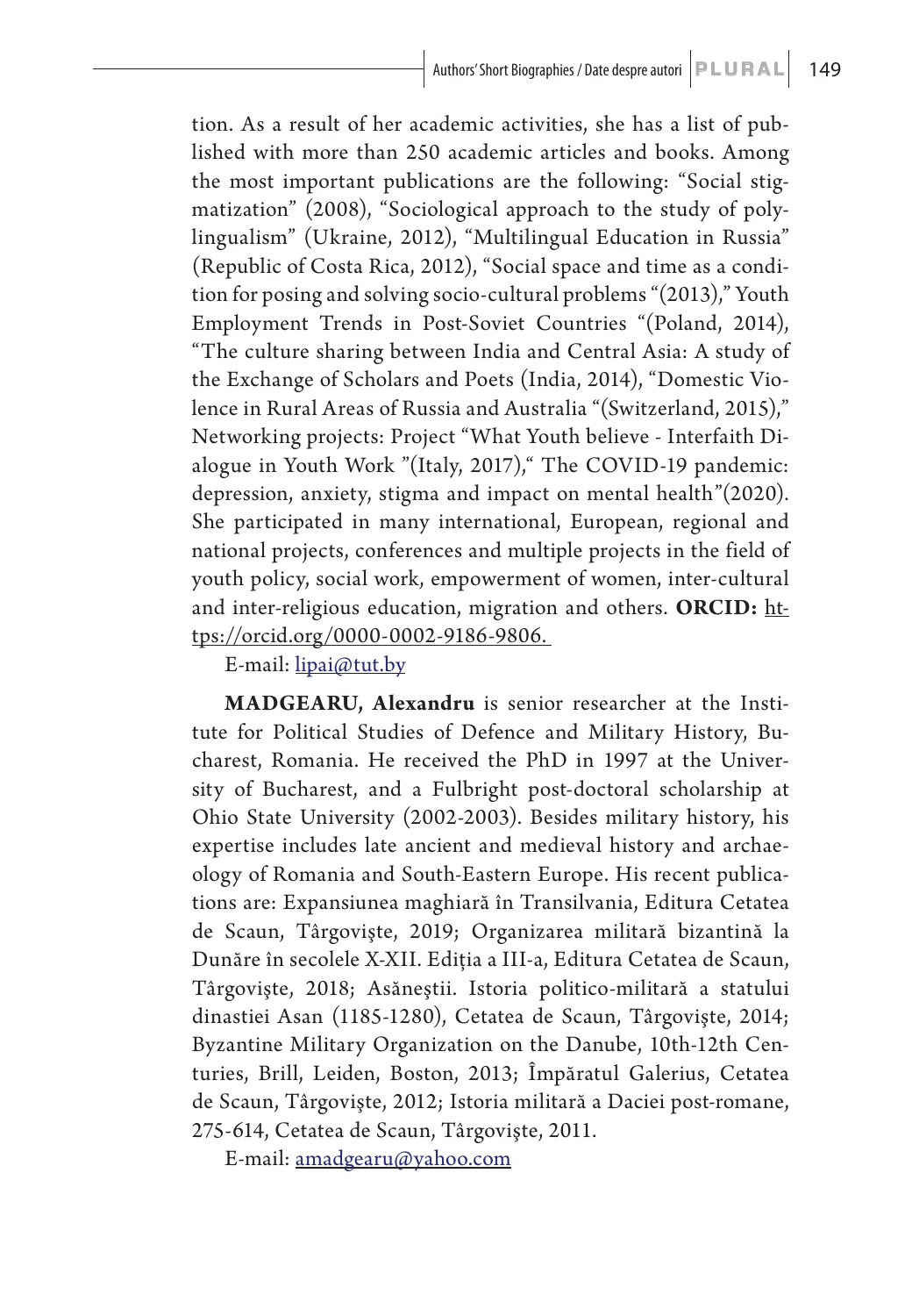**PROCOP, Natalia**, PhD in the arts and cultural studies. Member of the Social, Economic, Humanities Sciences and Arts Section of the Academy of Sciences of Moldova; Senior Scientific researcher at the Institute for Research and Innovation of the State University of Moldova, research project The culture of promoting the image of the cities of the Republic of Moldova through the prism of art and mythopoetics. Areas of concern: decorative art, painting, dressing design. Books published: Batik from Moldova, Chisinau: Balacron, 2017; N. Procop, V. Negru, L. Sârbu, M. Cercașin. *The clothing terminology. Romanian-English illustrated dictionary* (Chisinau: Gunivas, 2019). Orcid ID: https://orcid. org/0000-0003-4900-1787.

E-mail: natali\_procop@yahoo.com

**PYLYPCHUK, Oleh** is a Doctor of Science (in History), Professor, State University of Infrastructure and Technologies (Ukraine). Oleh Yaroslavovych Pylypchuk worked as the head of the Department of history of science and education at the Institute of Ukrainian Studies at the University of Kyiv, and since 1996 he has headed the Department of Ecology and Life Protection at State University of Infrastructure and Technologies (Kyiv, Ukraine). Oleh Pylypchuk is the author and co-author of more than 300 publications, study guides. O. Ya. Pylypchuk was one of the initiators of running all-Ukrainian scientific conferences "Topical issues of the history of science and technology" and conferences of young historians of science, technology and education. Since 2011 he has headed the editorial board of the journal "History of Science and Technology" (indexed Scopus). He is also a member of the editorial boards of several scientific journals.

E-mail: olegpilipchuk47@gmail.com

**STRELKO, Oleh** is a Doctor of Science (in History), Professor of the Department of Transportation Processes Operation, State University of Infrastructure and Technologies (Kyiv, Ukraine). The sphere of scientific interests includes a wide range of issues in the fields of education and transport, in particular the issues of the latest technologies in the transportation of passengers and goods, the safety of transportation, the environmental safety of rail transport, as well as the history of science and technology in general and the history of transport in particular. Deputy Editor-in-chief of the journal "History of science and technology" (indexed Scopus) http://hst-journal.com.

E-mail: olehstrelko@gmail.com